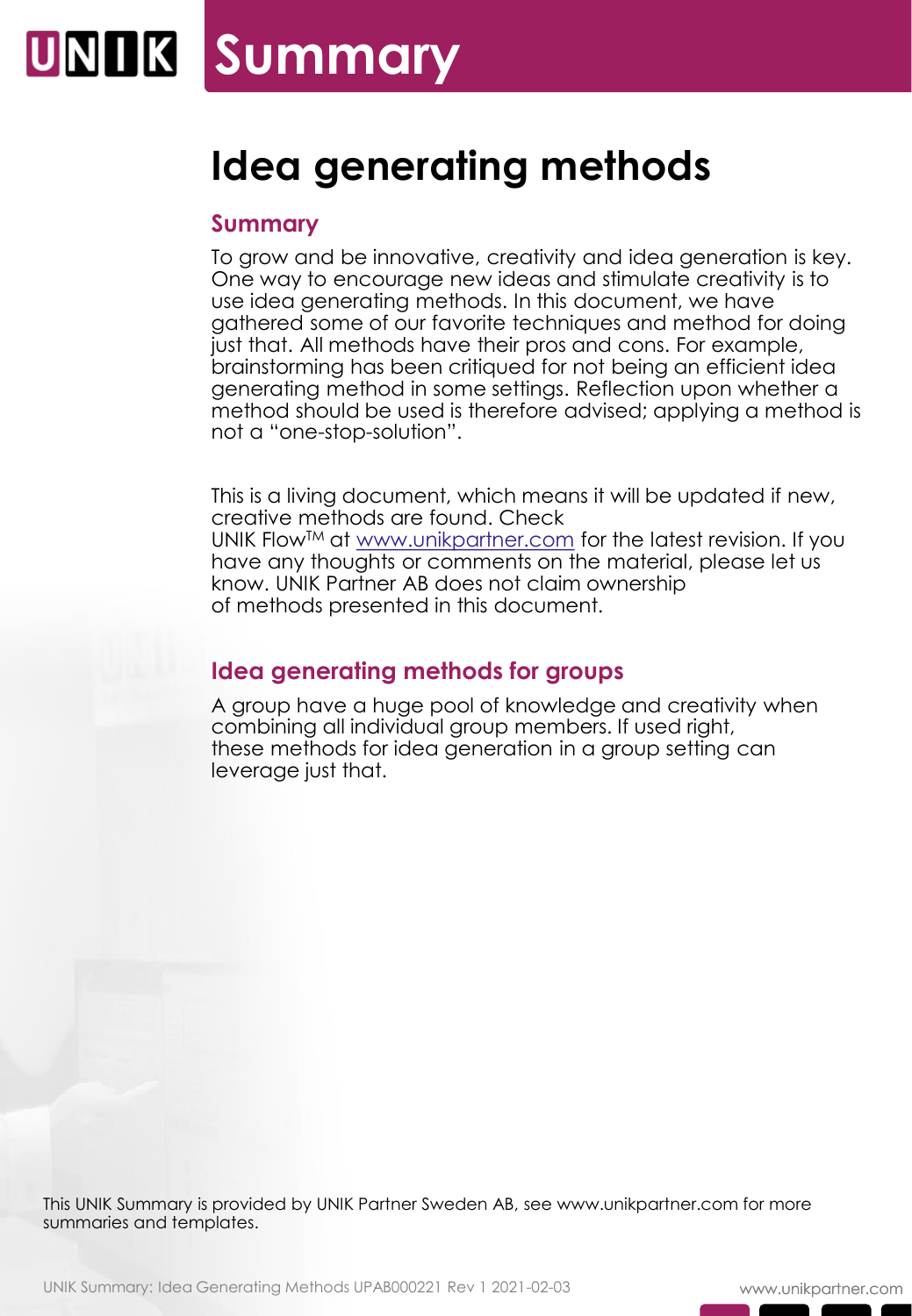# **Brainstorming**

**Goal:** Generate as many ideas as possible within a time limit.

#### **What you need:**

- A whiteboard and/or pens and paper will be helpful to capture ideas, but not always necessary. It depends on the scope for the brainstorming session – if the scope and/or group is big, we recommend writing down ideas.
- A timer.

#### **How it works:**

- 1. Agree on a time limit for the brainstorming session. The minimum recommendation is ca. 10 minutes, and longer if the scope and/or group is bigger. Do not exceed 30 minutes.
- 2. Set and start the timer on the agreed time limit.
- 3. Within the time limit, the group collectively comes up with ideas. If you are using whiteboard and/or pens and paper, everyone is welcome to write or draw their ideas. No judgement should be passed on whether ideas are good or bad – the goal is to generate as many ideas as possible. Encourage everyone in the group to take part.
- 4. When the time is up, gather all ideas and evaluate them.

### **Best suitable for:**

- Projects just starting up.
- Projects in need of new, creative input.
- Approaching a loosely formulated problem that can have many equally good solutions.

**Good to know:** If the group is larger than 10 people, we recommend splitting the group into smaller brainstorming groups (beehiving).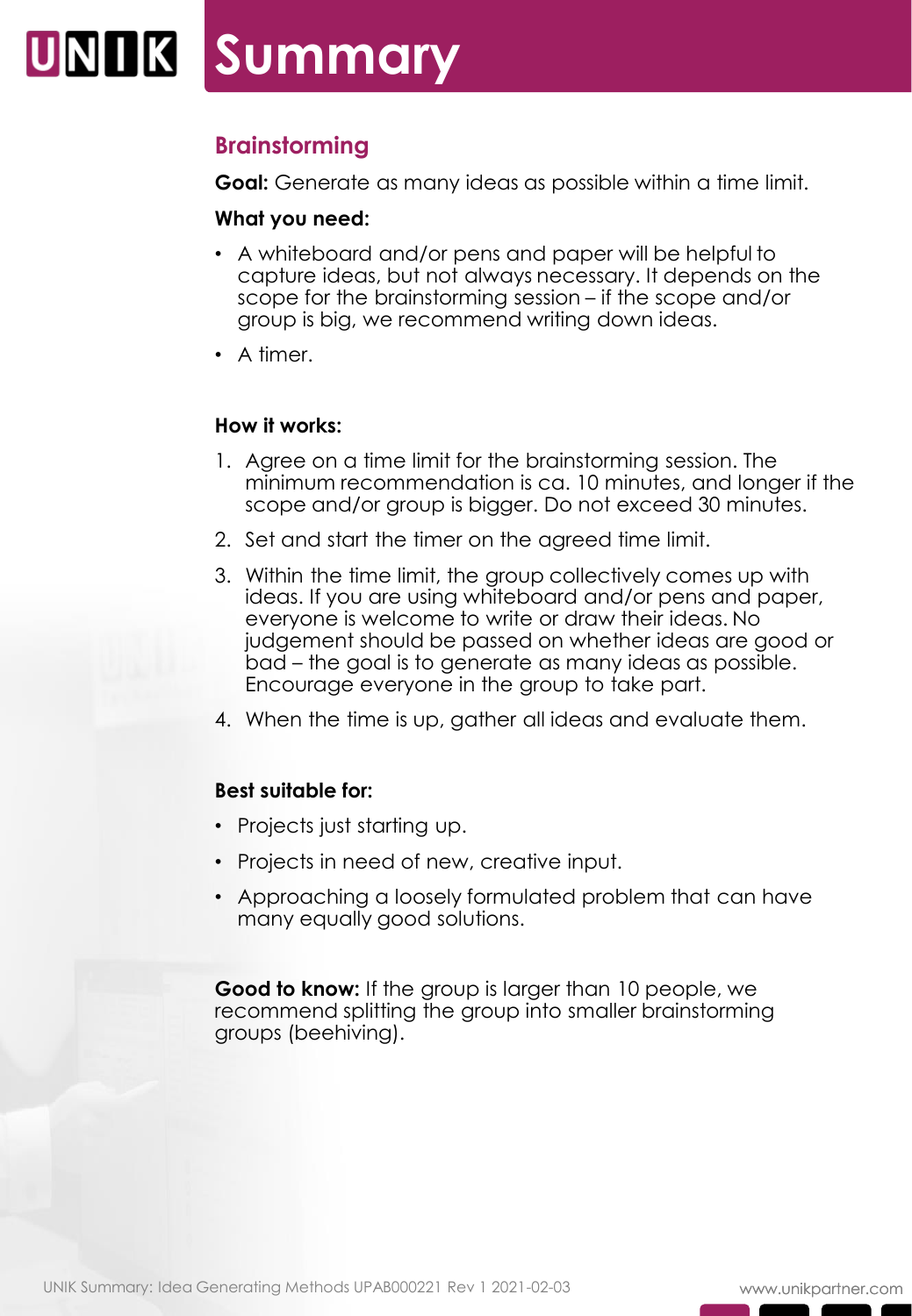# UNIIK Summary

# **Brainwriting**

**Goal:** Generate and refine as many ideas as possible within a time limit.

### **What you need:**

- Pens and paper.
- A timer and someone in the group responsible for keeping track of it.

### **How it works:**

- 1. Agree on a time limit for one cycle of the brainwriting session. We recommend 2 minutes.
- 2. Distribute pens and paper to everyone in the group.
- 3. Set and start the timer on the agreed time limit.
- 4. Within the time limit, each group member writes and/or draws their ideas on their paper. When the timer rings, all group members pass their paper anti-clockwise to their neighbor.
- 5. Set and start the timer on the agreed time limit again. All group members now refine and develop someone else's ideas. It is also possible to add new ideas to other member's papers.
- 6. Continue this cycle until all papers are back with their original owner.
- 7. Let everyone present the ideas on their paper. Evaluate them together in the group.

### **Best suitable for:**

- Projects just starting up.
- Projects in need of new, creative input.
- Approaching a loosely formulated problem that can have many equally good solutions.
- When you want to make sure every group member is heard equally.
- When you want to make sure ideas are written down.

**Good to know:** If the group is larger than 10 people, we recommend splitting the group into smaller brainstorming groups (beehiving). Brainwriting mainly differs from brainstorming in the way that ideas are evaluated and refined continuously in the group. Writing down ideas also take the group one step further towards formulating a solution, something that is not necessarily the case in brainstorming.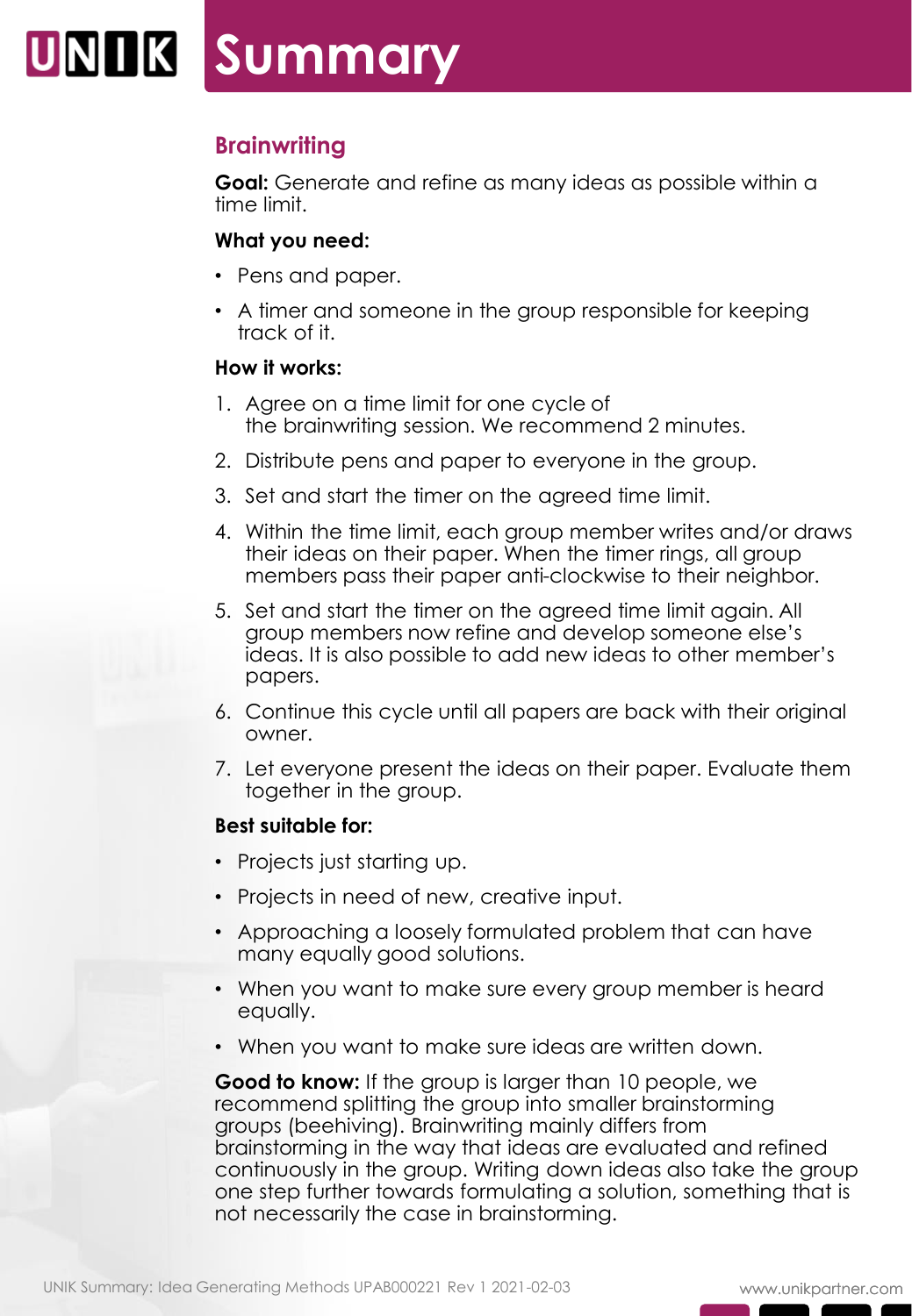# **Beehiving**

**Goal:** Generate and refine as many ideas as possible within a time limit.

### **What you need:**

- Separated spaces where all subgroups of the whole group can sit. If the group is divided into three subgroups, three separate spaces are needed, etc. These are the "beehives".
- Whiteboards and/or pens and paper will be helpful to capture ideas, but not always necessary. It depends on the scope for the beehiving session – if the scope and/or group is big, we recommend writing down ideas.
- A timer and someone in the group responsible for keeping track of it.

#### **How it works:**

- 1. Agree on a time limit for the beehiving session. The minimum recommendation is ca. 10 minutes, and longer if the scope and/or group is bigger. Do not exceed 30 minutes.
- 2. Randomly divide the group into subgroups of appropriate size. Let every subgroup get settled into their beehive (separate space).
- 3. Set and start the timer on the agreed time limit.
- 4. Within the time limit, each subgroup comes up with ideas. To smoothen the process, the subgroups can use brainstorming or brainwriting.
- 5. When the time is up, gather the whole group and let every subgroup present their ideas. Evaluate the ideas together in the group.

### **Best suitable for:**

- Projects just starting up.
- Projects in need of new, creative input.
- Approaching a loosely formulated problem that can have many equally good solutions.
- When you want to leverage the benefit of parallel idea generating groups.

**Good to know:** Beehiving is often beneficial to use in combination with other idea generating methods. An example is to use beehiving as a method to brainstorm or brainwrite in subgroups.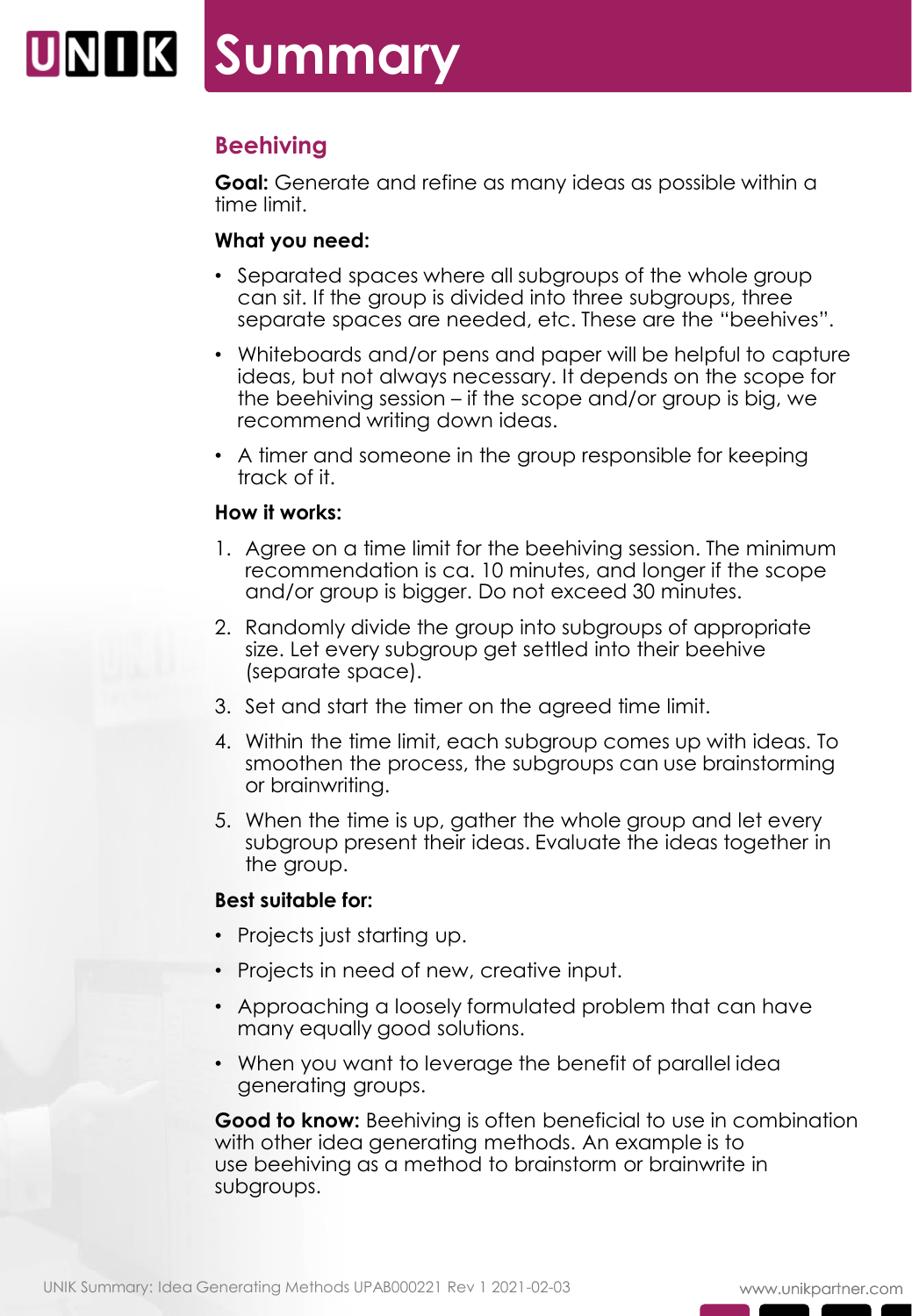# **Idea generating methods for individuals**

Idea generation is not only beneficial in a group setting. Stimulating individual creativity is just as important. It can mean the difference between staring into a wall for a whole day and taking steps towards solving the problem at hand.

# **Mindmapping**

**Goal:** Visualize and map your thoughts to get a better understanding of what you have to do.

### **What you need:**

- A pen and paper work just fine. If you use different colored pencils, it can help differentiate connections and ideas. A whiteboard can also be used.
- If you prefer, there are multiple mindmapping tools you can find online.

### **How it works:**

- 1. Start from your original problem or root cause. Formulate this as a sentence and write it in the center of your mindmap (i.e., your paper/whiteboard/online tool). You can also formulate it as a question. Draw a "bubble", or circle, around what you have written.
- 2. From the center bubble, draw lines to connect to other bubbles that are subordinate to the center bubble. If the center bubble says "How should I start project X?", one of the subordinate bubbles might say "What is the budget?" and so on.
- 3. From the subordinate bubbles, continue drawing new lines to new bubbles subordinate to these bubbles. This can go on for as long as needed.
- 4. Lines can be drawn between bubbles at different levels but try to keep a hierarchical structure to reduce the number of crossing lines (these will make your mindmap hard to read and follow). If you find that you draw too many crossing lines, you may not have placed bubbles on their suitable levels.

### **Best suitable for:**

- •When you want "the whole picture" on one paper.
- •When you need to organize your thoughts.
- •When you need a plan for action.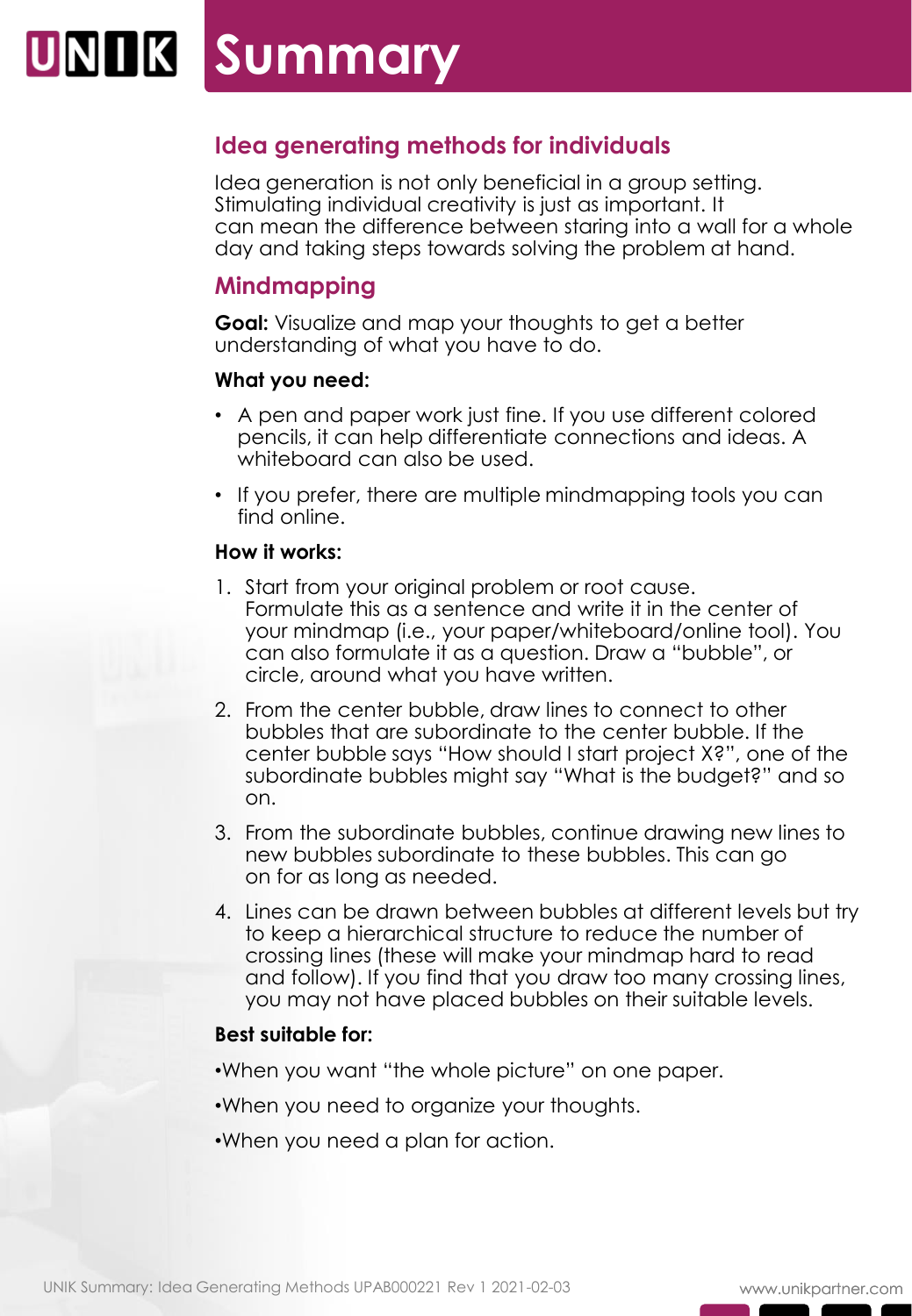# **UNIK Summary**

**Good to know:** Mindmapping is a very versatile tool which can be used for both a quick jumpstart of your brain and planning longer projects. Mindmapping can also be done in a group setting with the help of a whiteboard. A sample mindmap can be seen in Figure 1 below.



# **When to use which method?**

Figure 1. Mindmaps come in many shapes and forms.<br> **When to use which method?**<br>
As stated above, Idea generating methods should be<br>
wisely, especially in a group setting. Using one of the methods is seldom a "one-stop-solu As stated above, idea generating methods should be used wisely, especially in a group setting. Using one of the mentioned methods is seldom a "one-stop-solution" but used wisely it can put you and/or your team on the course to greatness. Choosing which method to use is not always straight forward. To make things a bit easier, we have summarized the methods in Table 1 below.